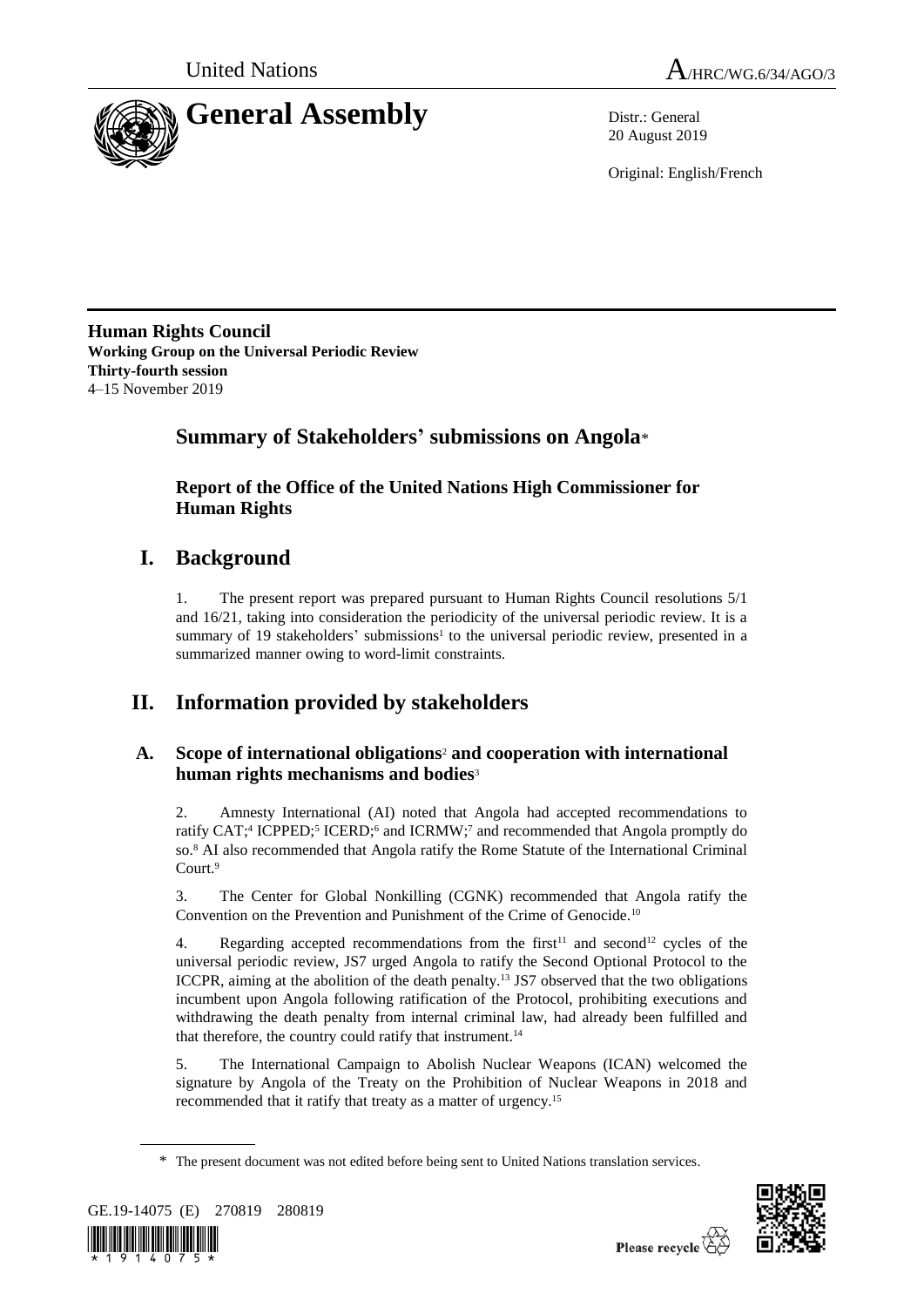6. JS5 recommended that Angola extend an invitation to the Special Rapporteur on adequate housing.<sup>16</sup>

## **B. National human rights framework**<sup>17</sup>

7. Front Line Defenders (FLD) reported that on 23 January 2019, the Angolan National Parliament had approved the text of a new Penal Code, which introduced important changes on human rights issues, such as the decriminalization of homosexuality and the decriminalization of abortions in some cases. However, in most cases the termination of a pregnancy was still considered a crime. The new Code also failed to promote the right to freedom of expression, with defamation still treated as a criminal offence.<sup>18</sup>

8. JS4 noted that article 71 of the previous code, which had been interpreted as criminalizing homosexuality, had been replaced with an article that made punishable discrimination on the basis of sexual orientation and that an article regarding access to unemployment or services condemned any employer who fired and refused to employ someone because of sexual orientation. This was a major improvement for Angola's LGBTI community, as access to employment had been a challenge to the enjoyment of rights of this group.<sup>19</sup>

9. JS1 recommended that Angola establish a National Human Rights Institution that was compliant with the Paris Principles and fully mandated and resourced to monitor the situation of human rights in Angola.<sup>20</sup>

10. The African Commission on Human and Peoples' Rights recommended that Angola should take steps to implement the recommendations of the Office of the Ombudsman.<sup>21</sup>

## **C. Implementation of international human rights obligations, taking into account applicable international humanitarian law**

#### **1. Cross-cutting issues**

#### *Equality and non-discrimination*<sup>22</sup>

11. The Southern Africa Litigation Centre (SALC) indicated that the new Penal Code had introduced several measures aimed at fostering a culture of non-discrimination, noting, among others, the inclusion of provisions addressing discrimination on the grounds of sexual orientation and disabilities.<sup>23</sup>

12. AI stated that LBGTI people continued to face discrimination, intimidation and harassment by both non-state actors and state actors.<sup>24</sup> JS4 recommended that Angola review the current domestic violence law to broaden its scope to include gender-based violence that can include the unique situations faced by LGBTIQ people.<sup>25</sup>

#### *Development, the environment, and business and human rights*<sup>26</sup>

13. JS5 reported that the Angolan Mining Code established that mining activities must ensure that they contribute to sustainable social and economic development of the communities in whose areas the mining company operated. However, mining activities in the diamond areas had often contributed to increasing rather than reducing poverty of the local populations. Additionally, some communities had been forced to abandon their villages because of mining activities, without any compensation or rehousing.<sup>27</sup>

14. JS5 recommended that Angola take concrete measures to ensure that mining companies respect their human rights obligations as provided for in the Mining Code and other regional and international human rights norms.<sup>28</sup>

15. The African Commission on Human and Peoples' Rights remained concerned at the difficulty of obtaining title to property owing to the absence of any body responsible for issuing such title and the excessive use of force in State expropriation procedures in the context of development projects.29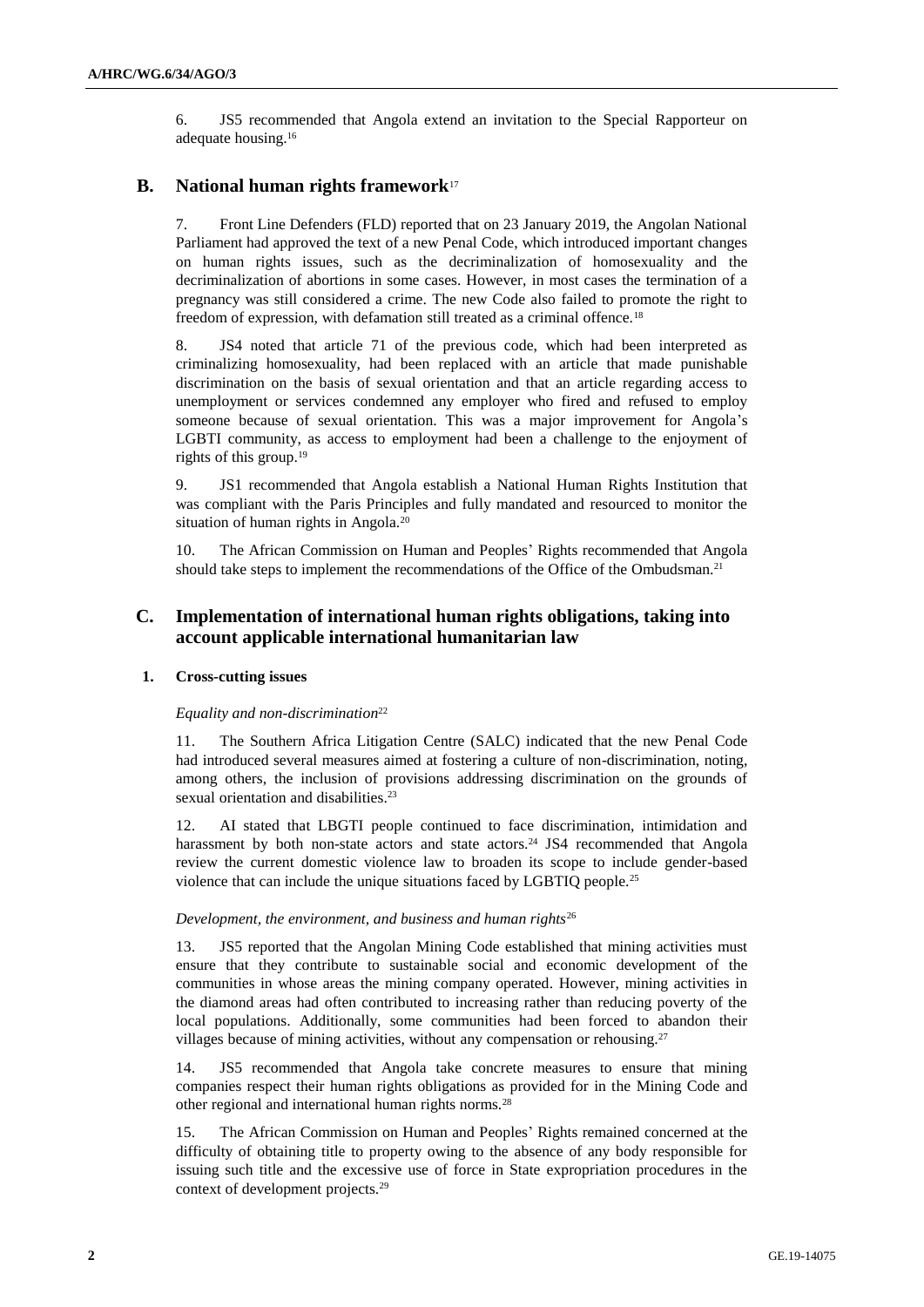16. JS5 indicated that the government's initiative to diversify the economy through agriculture was commendable but had caused many adverse effects.<sup>30</sup> It reported allegations that powerful actors often acquired rural community land through the use of forceful evictions facilitated by intermediaries in the Government.<sup>31</sup> AI stated that despite legal guarantees, Angola continued to fail to protect communities from losing their communal lands to commercial farming. The authorities had failed to enforce legal requirements before evictions, including environmental and social impact assessments, public consultations, and free, prior and informed consent by the affected communities.<sup>32</sup>

17. JS5 stated that Angola had taken some positive steps to mitigate land related conflicts between rural communities and businesses through Presidential Order No. 14/18 which established an Inter-Ministerial Committee mandated with registering and demarcating rural communal land, and legalizing land acquisition and use by third parties. However, the committee had been slow in completing its mandate which ran only for two years with one year already elapsed.<sup>33</sup>

18. JS5 recommended that Angola ensure businesses and investors adhere to the law, including the provisions of the Constitution and the Land Law, in all their business activities relating to rural communal land acquisition and use, and conduct adequate and inclusive community consultations and free and informed consent prior to communal land acquisition and use.<sup>34</sup> AI recommended ensuring adequate remedies, including just compensation and restitution, for all victims of communal land illegally expropriated by commercial farmers, mining projects and oil and gas companies.<sup>35</sup>

### **2. Civil and political rights**

*Right to life, liberty and security of person*<sup>36</sup>

19. CGNK commended Angola for never having applied the death penalty since the country's independence and noted that the death penalty had been legally abolished by the constitution in 1992.<sup>37</sup>

20. Human Rights Watch (HRW) stated that the Angolan security forces had been implicated in several cases of extrajudicial killings of young men suspected of crimes. HRW referred to a report documenting over 50 cases of extrajudicial executions by Angolan security forces noting that the Government had promised to investigate but that the outcome of the investigations, if any, had not been made public.<sup>38</sup>

21. JS2 reported that there were still serious cases of torture in the jails of Angola, more specifically in Luanda.<sup>39</sup> SALC noted that Angola had no independent complaint mechanism to review allegations of police abuse.<sup>40</sup>

22. AI stated that the police and security forces continued to carry out arbitrary arrests and detentions. AI noted that many of the cases of arbitrary arrest, detention and illtreatment had been against demonstrators, but security forces had also targeted individuals who were not involved in the demonstrations.<sup>41</sup> HRW also noted that the police had used excessive force against people peacefully protesting against "Operação Resgate" (Rescue Operation), which aimed, among other things, to end informal buying and selling in the capital, Luanda.<sup>42</sup>

23. AI recommended that Angola ensure the laws, regulations and codes of conduct that regulate the functioning of the police be reformed to bring them in line with international human rights standards.<sup>43</sup>

24. AI, HRW, JS1 and FLD, reported on the arrests of over 60 persons at the beginning of 2019, linked to the Independence Movement of Cabinda (*Movimento Independista de Cabinda* – MIC).<sup>44</sup> AI and HRW also provided information regarding the subsequent release by the courts of a number of those detained.<sup>45</sup> FLD reported that although currently the situation was considered stable by the authorities, the attempts of the Government to negotiate with the separatist movements had not progressed.46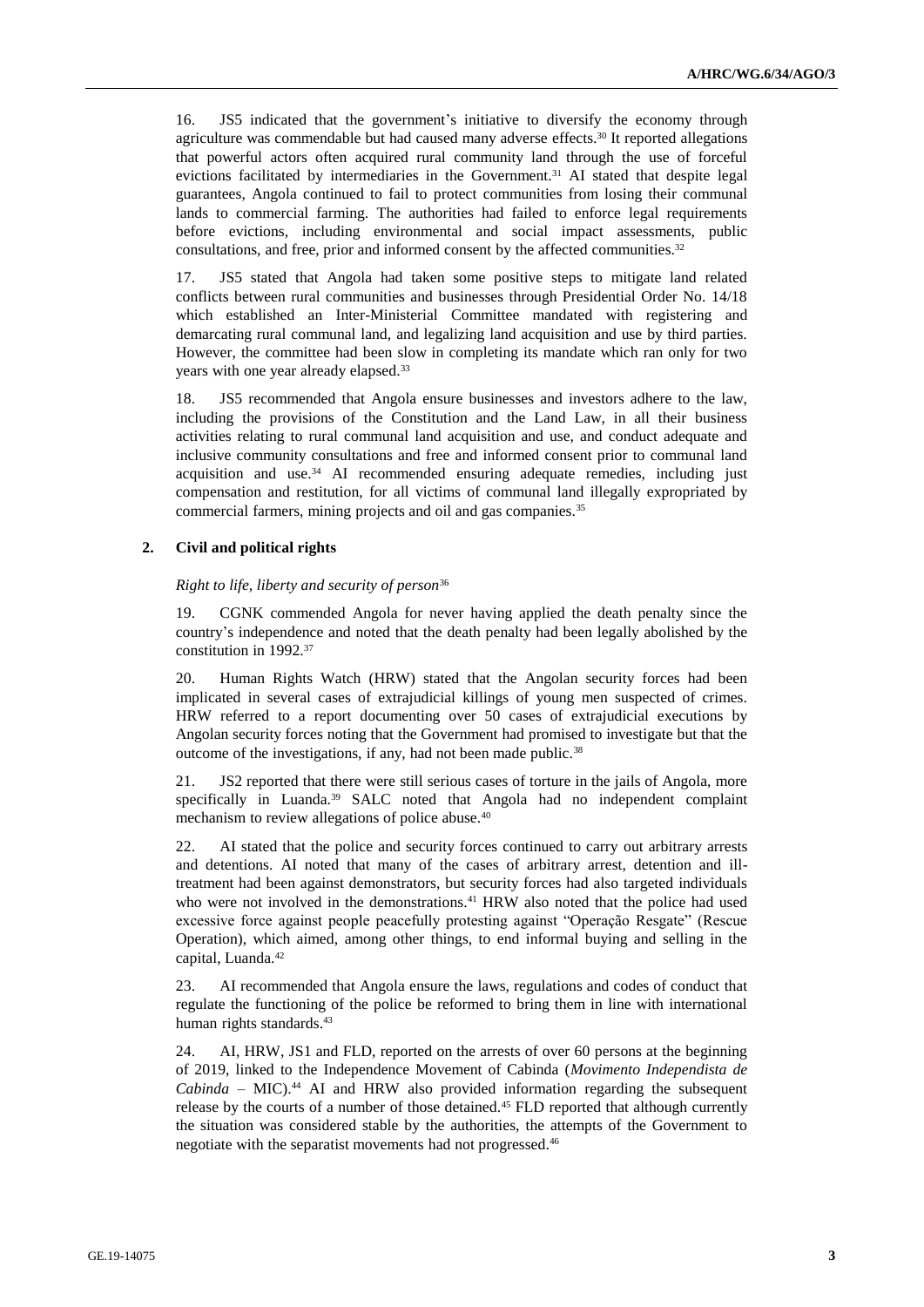*Administration of justice, including impunity, and the rule of law*<sup>47</sup>

25. JS5 stated that the justice sector continued to confront many challenges, noting in particular, that lack of capacity contributed to lengthy procedures and delays in reaching verdicts on both civil and criminal court cases. JS5 indicated that there had been a drastic reduction in the number of judges, prosecutors and magistrates as well as technical support staff and clerks in some courts.<sup>48</sup>

26. JS2 referred to reports indicating the existence of low numbers of professional lawyers in relation to the population and the fact that the overwhelming majority was concentrated in the capital city.<sup>49</sup>

27. Regarding accepted recommendations from the second cycle,<sup>50</sup> JS2 indicated that despite initiatives to promote access to justice, including the entry into force of Law 2/15, on Organization and Functioning of Courts of Common Jurisdiction, and other legislation, these did not benefit a large part of the population outside large urban centres.<sup>51</sup> JS5 reported that lack of infrastructure development and the absence of courthouses and facilities in certain provinces meant that plaintiffs had to travel across provinces for many hours to reach a courthouse.<sup>52</sup>

28. JS4 stated that access to justice for abuses was a challenge for Angolans and indicated that the justice system was often characterized by corruption and inefficiency.<sup>53</sup> JS2 stated that citizens outside the capital or urban centres in particular, had difficulties in benefiting from the right to legal assistance/sponsorship.<sup>54</sup>

29. JS5 recommended that Angola provide the courts across the country with trained judges, prosecutors and court officials to ensure swift due process and the conclusion of lawsuits; and improve infrastructure by building more courthouses and justice facilities that were accessible to all, including persons with disabilities.<sup>55</sup>

30. The African Commission on Human and Peoples' Rights remained concerned at the problem of prison overcrowding and recommended that Angola should build new prisons in order to address the problems of prison overcrowding.<sup>56</sup>

31. JS3 indicated that only the court in Luanda had established a Juvenile Court. In the remaining provinces, existing judges oversaw cases involving children and that the absence of juvenile courts throughout Angola undermined the protection of children.<sup>57</sup> JS3 recommended that Angola establish juvenile courts in the remaining provinces to ensure children had adequate access to justice.<sup>58</sup>

### *Fundamental freedoms and the right to participate in public and political life*<sup>59</sup>

32. International Fellowship of Reconciliation (IFOR) indicated that since 1992 new churches had been allowed to register in the country, but that after 2004 it had been stipulated that they must produce the signatures of 100,000 adult Angolan citizens, residents in at least 12 of the 18 provinces, to do so. IFOR recommended that the criteria for registration of churches be relaxed to make them more attainable. $60$ 

33. IFOR stated that Article 10 of Law 1/93 stipulated that persons who were conscientious objectors would perform a civilian service, to be the subject of specific implementing regulations. However, such regulations had never been promulgated.<sup>61</sup> IFOR recommended that Angola promulgate without further delay the implementing regulations concerning alternative service for conscientious objectors.<sup>62</sup>

34. HRW stated that the Angolan government continued to use and defend repressive laws that included vague defamation clauses that threatened the work of media and civil society activists and noted that the new Penal Code, penalized defamation and slander with fines and imprisonment.<sup>63</sup>

35. SALC reported that the new Penal Code retained the offence of criminal defamation, <sup>64</sup> as well as the offence of slander and included a provision making it an offence to cause outrage or insult the State, including the President.<sup>65</sup> SALC stated that Angola should remove custodial sentences for the crimes of criminal defamation, slander, sedition, publication of false news, and insult to the State or the President. Furthermore,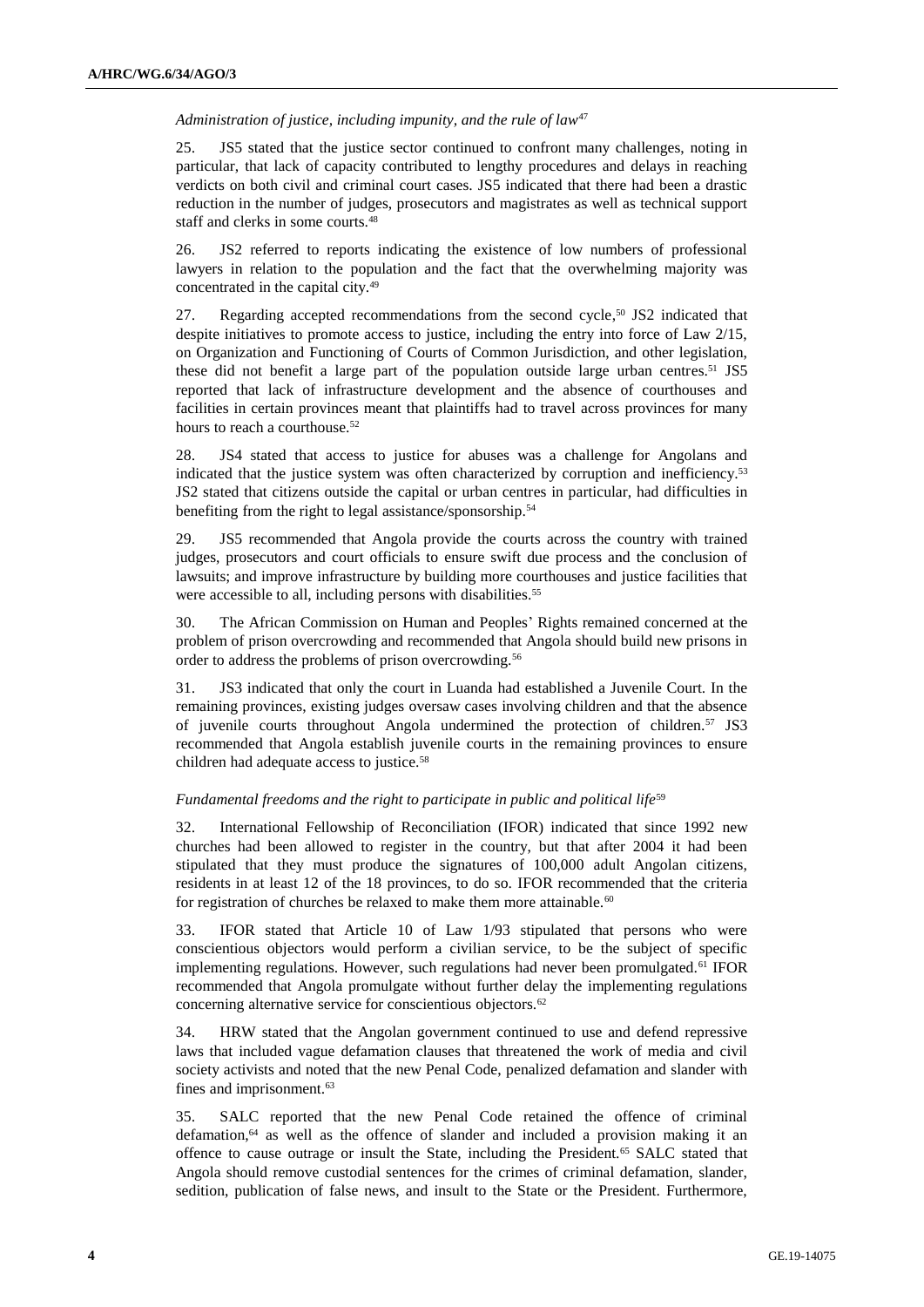Angola should repeal these sections from the Penal Code altogether.<sup>66</sup> HRW made a related recommendation.<sup>67</sup>

36. CIVICUS World Alliance for Citizen Participation (CIVICUS) stated that in 2017, a "social communication legislative package" ("pacote legislativo da comunicação social"), consisting of five laws including a new Press Law, had been adopted, which contained restrictions on freedom of the press.<sup>68</sup> SALC noted that under the Press Law journalists must register and that failure to register could lead to fines or suspension of activities. Furthermore, the Act criminalized the publication of text or images which are "offensive to individuals". The law also gave the Ministry of Social Communication authority to oversee the editorial decisions of newspapers and other press.<sup>69</sup> CIVICUS recommended that Angola review and amend the social communication legislative package, and in particular the Press Law, in order to ensure that it was in line with international standards.<sup>70</sup>

37. AI welcomed the Constitutional Court's decision to declare unconstitutional the Non-Governmental Organization Presidential Decree that sought to monitor the registration and financial support of NGOs.<sup>71</sup> FLD observed that this was the first time that the Court had declared a presidential decision unconstitutional. Nonetheless, the process failed to assess whether the content of the decree itself was in keeping with the constitution.<sup>72</sup>

38. SALC indicated that Angola's Associations Law, Act No. 14 of 1991, required mandatory registration of all NGOs. Failure to register could lead to heavy fines and a oneyear prison sentence. Furthermore, the registration process was difficult and could only be carried out in Luanda, preventing many rural and provincial civil society organizations from registering.<sup>73</sup> SALC recommended amending Act No. 14 of 1991 to remove mandatory registration of NGOs; and reviewing legislation and procedures for registering NGOs to create a streamlined process that is accessible in both urban and rural areas.<sup>74</sup>

39. FLD noted that during most of the period under consideration, particularly previous to the 2017 elections, international institutions had received continuous reports of surveillance, threats, harassment and intimidation of human rights defenders and journalists and the denial of registration of organizations.<sup>75</sup> Though the new government had been slowly signalling a change, several human rights defenders who reported on corruption and who demanded more democratic governance still faced past charges that could lead to imprisonment and monetary fees due to the arbitrary application of criminal defamation laws.<sup>76</sup>

40. JS1 made related observations<sup>77</sup> and provided information on allegations of detention of human rights defenders, journalists and demonstrators.<sup>78</sup> JS1 recommended that Angola take all the necessary measures to put an end to arbitrary arrests and illegal detentions of human rights defenders; release arbitrarily detained prisoners; and compensate victims in accordance with international standards.<sup>79</sup> HRW recommended that Angola: ensure that peaceful separatist groups, pro-democracy and human rights activists can pursue their activities and express criticism of government policies without intimidation, harassment or arbitrary arrest.<sup>80</sup>

41. CIVICUS stated that despite legal guarantees that no authorization was needed to hold peaceful assemblies, in practice, protests had often been banned by the authorities. CIVICUS also indicated that in some of Angola's provinces, in particular in Cabinda, protests were systematically banned. Provincial authorities also deployed methods of intimidation, harassment, arbitrary arrests and judicial prosecution to prevent protests from taking place.<sup>81</sup>

42. FLD stated that on 23 August 2017, Angola held presidential elections for the first time in 37 years. The election period was marked by severe restrictions on freedom of expression and assembly, and by a direct control of information by the ruling party People's Movement for the Liberation of Angola (MPLA).<sup>82</sup>

43. FLD reported that the new president had been sworn into office on 26 September 2017 with a promise to reshape the country's image. In order to achieve that, an internal evaluation had been put in place, through which the new government declared the intention to ameliorate its own structures and serve as an example to be followed internationally.<sup>83</sup> In 2018, the government approved the *Estratégia do Executivo de Médio Prazo para os*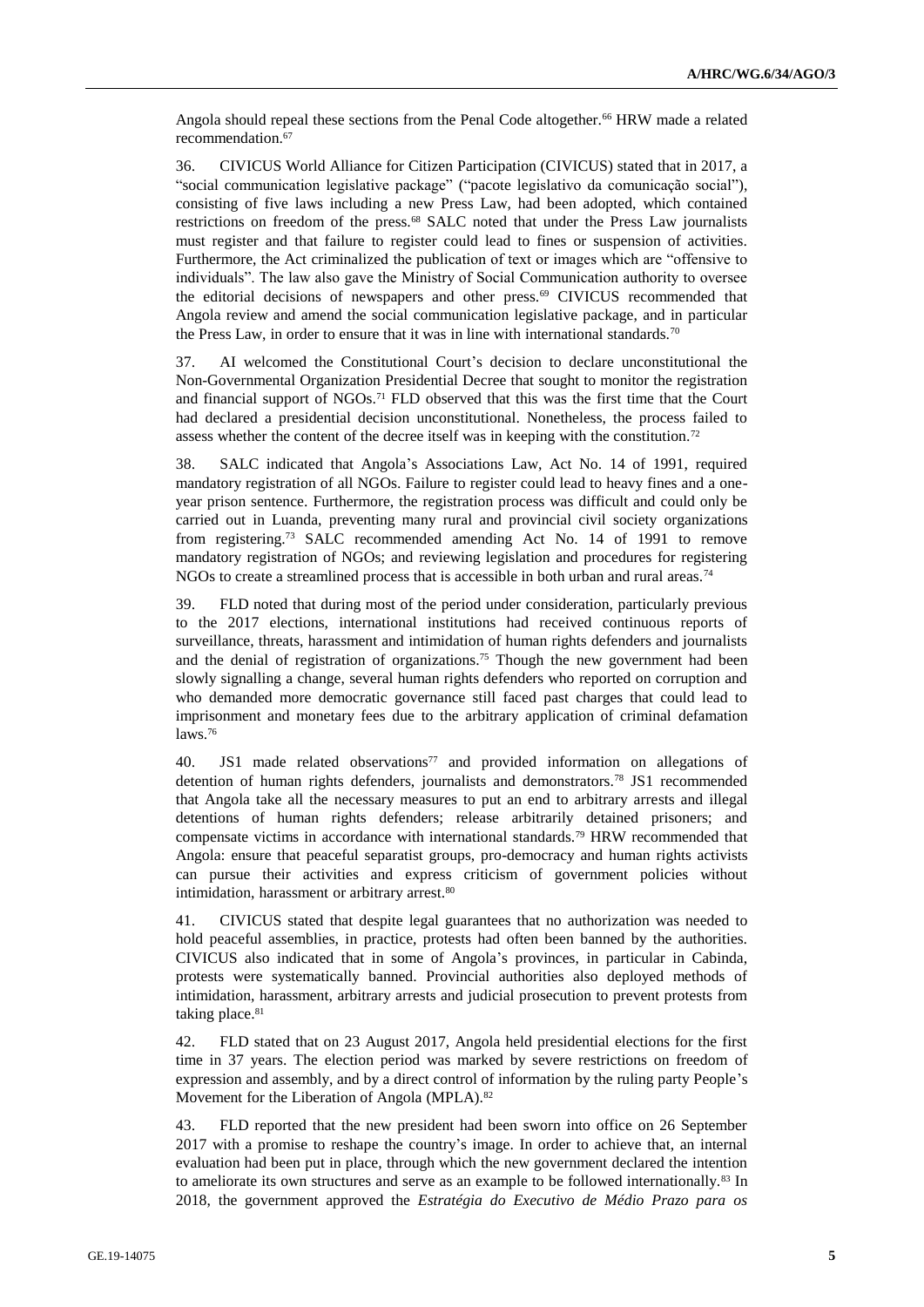*Direitos Humanos* 2018–2022 (National Strategy on Human Rights 2018–2022), which included a specific chapter on strengthening the relationship with civil society organizations.<sup>84</sup>

### **3. Economic, social and cultural rights**

#### *Right to work and to just and favourable conditions of work*<sup>85</sup>

44. JS6 stated that the lack of a diversified economy posed a challenge for the unemployed to find work, and especially for young people to join the labour force. Moreover, employment opportunities were not equal, because of corruption, nepotism, and the unequal access to education and professional development.<sup>86</sup>

45. JS6 recommended that Angola: continue its efforts to decrease the rate of unemployment, specifically for women and youth; and implement measures to combat corruption and nepotism in hiring processes, with special attention paid to positions of power in government.<sup>87</sup>

#### *Right to an adequate standard of living*<sup>88</sup>

46. JS3 stated that despite the economic boom, Angola ranked relatively low on the Human Development Index. Poverty and unemployment remained high.<sup>89</sup> JS2 indicated that three out of four children and adolescents lived in poverty and were deprived of health, nutrition, education and access to water and sanitation. Children living in rural areas faced more deprivation than those living in urban areas. The populations of eastern Angola, a region rich in diamonds, faced immense difficulties, such as lack of adequate housing, basic sanitation, drinking water and electricity, and provincial hospitals.<sup>90</sup> JS2 recommended that Angola raise the standard living, of citizens living in extreme poverty through better distribution of income and social programmes.<sup>91</sup>

47. The African Commission on Human and Peoples' Rights remained concerned at the housing crisis, which was exacerbated by the difficult economic situation, which affected the ability of large numbers of people to access decent housing. <sup>92</sup>

48. HRW indicated that Angola continued to forcibly evict people without the necessary procedural guarantees, or the provision of alternative housing or adequate compensation.<sup>93</sup> HRW reported that, as part of the "Operação Resgate" aimed at destroying irregular construction in Luanda, the authorities forcibly removed individuals from homes and land without providing appropriate legal or other protections. Some removals were preceded by excessive use of force by the police.<sup>94</sup>

49. HRW recommended that Angola: ensure that law enforcement officials received appropriate professional training on conducting their functions while respecting the rights of residents, monitors, and the public in general when carrying out activities in support of involuntary removal of residents.<sup>95</sup>

50. AI reported that in terms of availability, quality and accessibility, access to drinking water remained precarious in both urban and rural areas for large numbers of people. In rural areas, the development of agribusiness, mining, and oil and gas projects directly hampered access to safe drinking water. De facto privatization of rivers, lakes and water fountains cut people's access to water.<sup>96</sup> JS5 indicated that because of difficult access to drinking water in certain areas, women travelled as much as 18 km in search of water which also made them vulnerable to sexual assaults.<sup>97</sup>

51. AI recommended that Angola: invest in water retention and supply infrastructure in rural areas to ensure that communities have access to safe drinking water and water for irrigation and livestock throughout the year; and invest in equitable and just water supply infrastructure in urban areas to ensure non-discriminatory water access in all neighbourhoods, regardless of socio-economic status.<sup>98</sup>

#### *Right to health*<sup>99</sup>

52. The African Commission on Human and Peoples' Rights remained concerned at the inadequacy of the health budget and the poor quality of care in health centres, which failed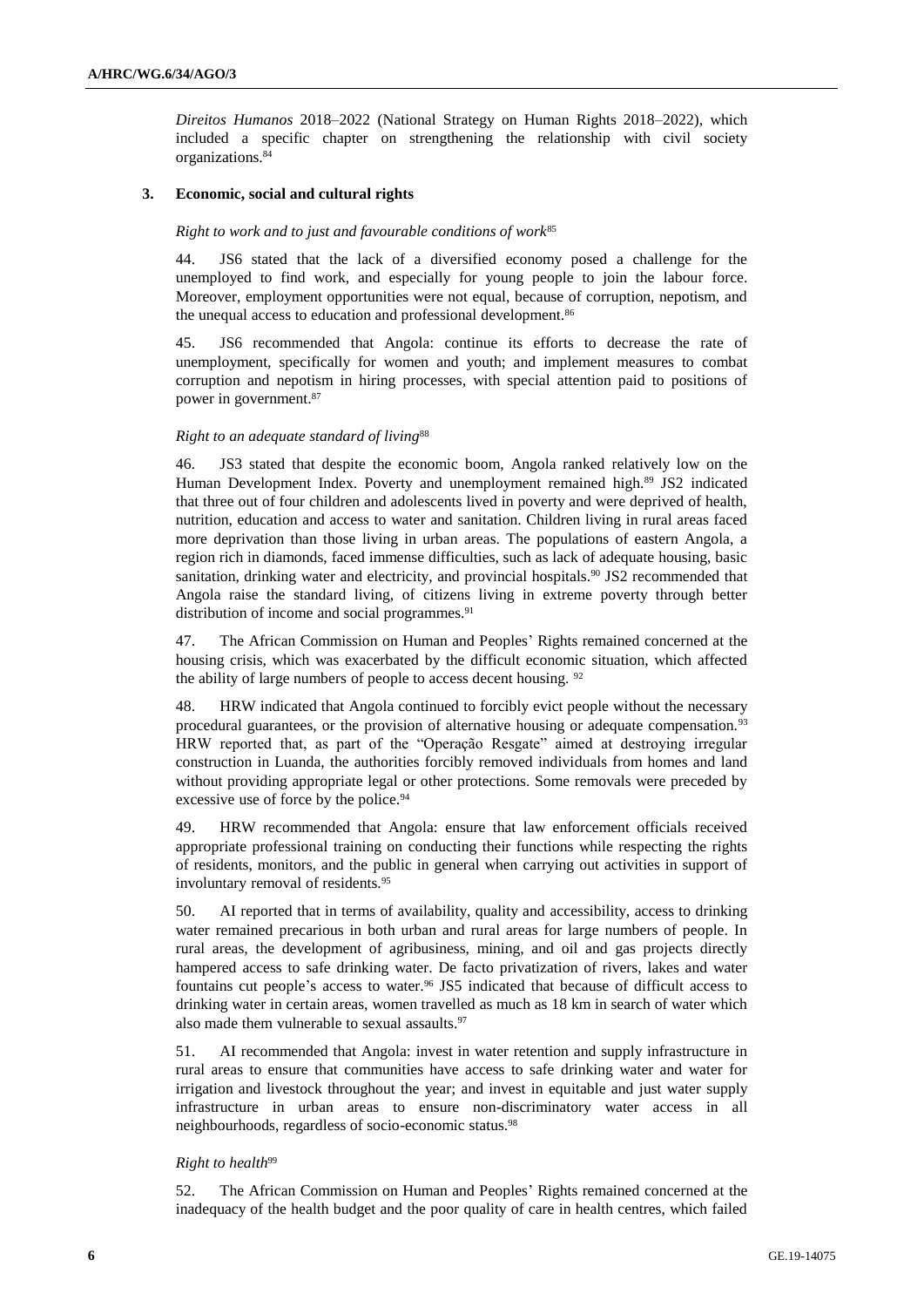to meet the needs of the population; and at the lack of legal regulation of traditional medicine. <sup>100</sup> The Commission recommended that Angola should: ensure that the health budget was substantial; improve the quality of the care provided in health centres and tailor it to the real needs of the population; and regulate traditional medicine in law. <sup>101</sup>

53. JS5 indicated that Angola continued to be among one of the countries with highest infant mortality rates and that approximately 156 children died in every 1,000 live births. Moreover, a considerable number of children continued to suffer from acute malnutrition and remained food insecure.<sup>102</sup> Children (aged  $0-14$ ) living with HIV/AIDS were estimated at around 27,000 children, with only 3,800 receiving treatment amounting to only 14 per cent. <sup>103</sup> JS6 made similar observations and noted that malnutrition was an underlying cause of many deaths in childhood.<sup>104</sup>

54. JS5 recommended that Angola take concrete measures to prioritize the health of the child through appropriate budgetary allocation and availing of resources, expertise and to reduce child mortality rate.<sup>105</sup> JS6 recommended that Angola expand provisions and infrastructure for screenings and treatment for children suffering from malnutrition; and adopt all necessary measures to improve the quality of public health services, including the provision of adequate infrastructures and qualified medical staff to treat infants, children, and provide prenatal and postnatal care.<sup>106</sup>

55. JS5 noted that consultations revealed that women continued to encounter difficulties with access to safe deliveries, especially at night-time as health facilities and maternal wards remained scarce, in particular in rural areas. Women also said that they lacked information on family planning, and reported reduced access to contraceptive means, which were previously free but had since been commodified.<sup>107</sup>

56. JS6 noted that the sale and use of drugs was a growing problem in Angola. Drugs were sold in public spaces such as informal markets, and canteens. High alcohol consumption began from an early age.<sup>108</sup>

57. SALC noted that article 158 of the new Penal Code permitted abortion in certain instances but that outside these circumstances criminalized both the pregnant woman, the service provider, and persons advertising abortion services.<sup>109</sup>

58. JS4 highlighted the need to increase clinical competencies and sensitization of health providers on LGBTQI issues.<sup>110</sup> JS4 recommended that Angola revise the HIV plan to include LGBTIQ people as key population to respond to.<sup>111</sup>

#### *Right to education*<sup>112</sup>

59. The African Commission on Human and Peoples' Rights remained concerned at the budget restrictions; at the small percentage of teachers qualified to teach children with disabilities or to teach in local languages; and at the lack of any transport service for pupils living in rural areas.<sup>113</sup> The Commission recommended that Angola should expedite the introduction of a school transport service, particularly in rural areas; train more teachers to teach persons with disabilities; and take steps to encourage the enrolment of indigenous children.<sup>114</sup>

60. JS6 was deeply concerned that a shortage of schools especially on the periphery of cities and in rural areas still existed. As a result, in particular children living in rural areas had very limited or no access to education.<sup>115</sup> JS6 also noted that the quality of education in public schools was inadequate as they lacked well prepared teachers, adequate educational facilities, and close accompaniment of children.<sup>116</sup>

61. JS6 recommended that Angola fully implement an accepted recommendation on education<sup>117</sup> by expanding educational infrastructure to reach city peripheries and rural areas; and enhance the quality of education in public schools, including better professional preparation for teachers.<sup>118</sup>

62. JS6 was also concerned about the dropout rate of adolescent girls due to early pregnancy and highlighted the importance of improving access to education for girls and young women.<sup>119</sup> JS2 referred to reports of harassment in the school context, between teachers and students.120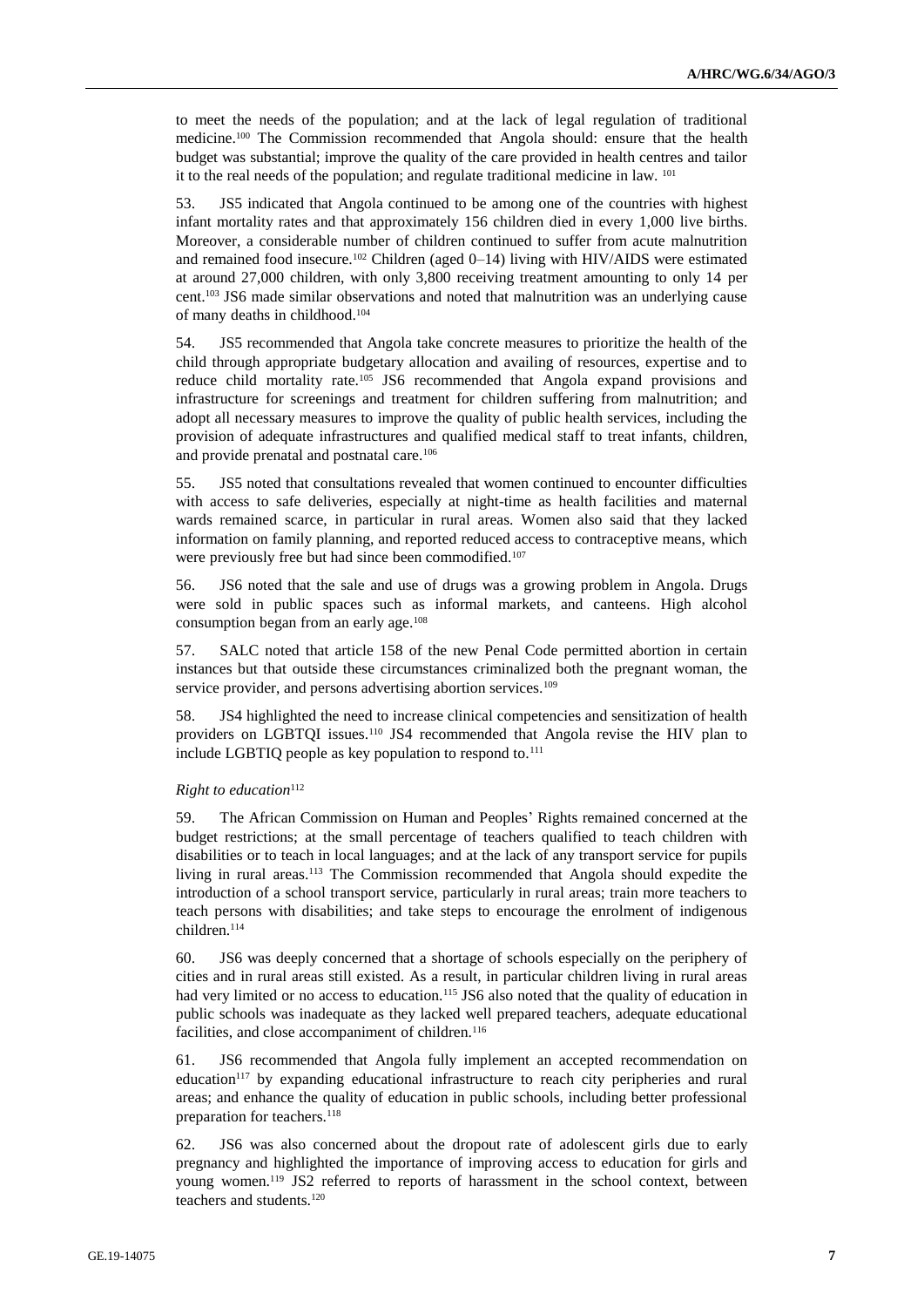#### **4. Rights of specific persons or groups**

#### *Women*<sup>121</sup>

63. JS6 indicated that gender inequality persisted in society, where women were often illiterate and unemployed. Single mothers were especially vulnerable and struggled to provide for their children. Moreover, the legal framework for equality and nondiscrimination was inadequate as the Constitution itself did not provide a comprehensive definition of equal rights and non-discrimination.<sup>122</sup>

64. JS6 recommended that Angola adopt a comprehensive definition of discrimination against women that is in line with Article 1 of CEDAW and Sustainable Development Goal 5.1.<sup>123</sup>

65. The African Commission on Human and Peoples' Rights recommended that Angola should pursue its efforts to ensure proper representation of women in decision-making bodies, with a view to reaching parity.<sup>124</sup>

66. JS6 indicated that Angola had one of the highest rates of adolescent pregnancy in sub-Saharan Africa, and noted that 72 per cent of adolescent pregnancies occurred among teenagers living in rural areas.<sup>125</sup> JS6 recommended that Angola adopt measures to combat early pregnancy, especially in rural areas, by expediting the approval phase of the proposed national campaign to prevent early pregnancy and marriage 2018–2022.<sup>126</sup>

67. JS5 noted the high number of reported cases of domestic violence<sup>127</sup> and that consultations had revealed a failure to implement measures to protect victims of sexual and gender based violence, with evident lack of centres and medical facilities to shelter and provide treatment and psychosocial support as provided for in law the 25/11 Against Domestic Violence. Customary law was deemed inadequate to provide justice and redress and in certain cases was regarded as counterproductive and to cause more harm to the victim.<sup>128</sup>

68. JS2 indicated that the Angolan government should: create specialized offices at police stations and hospitals throughout the national territory for the care of victims of domestic violence; and disclose data on cases of domestic violence, including the number of complaints, convictions and sentences imposed on perpetrators, as well as the number of shelters and rehabilitation services available for victims.<sup>129</sup> JS5 recommended that Angola criminalize harmful practices and sensitize traditional leaders, to discourage certain cultural, traditional and religious beliefs and practices that contributed to violence against women by increasing the dissemination of Law 25/11 on violence and discrimination against women.<sup>130</sup>

69. La Manif Pour Tous expressed concern about surrogacy<sup>131</sup>

#### *Children*<sup>132</sup>

70. JS3 reported that the average age of the population was 16 years, and that approximately 54 per cent of the population was below the age of 18. JS3 noted a report indicating that remarkable deprivation levels existed in the nutrition particularly for children under 2 years, malaria prevention, and housing dimensions for children.<sup>133</sup>

71. Regarding accepted recommendations from the second cycle, <sup>134</sup> the Global Initiative to End All Corporal Punishment of Children (GIEACPC) stated that since the review, there had been no change in the legality of corporal punishment. In fact, the Government had recently declared that all corporal punishment of children was already criminalized, despite the absence of such prohibition in domestic legislation.<sup>135</sup> A number of new laws had been enacted but they did not prohibit all corporal punishment of children.<sup>136</sup>

72. GIEACPC recommended that Angola draft and enact legislation as a matter of priority to explicitly prohibit corporal punishment of children in all settings, including the home, and repeal all legal defences for its use.<sup>137</sup> JS6 recommended that Angola modify Article 10 of the Child Act of 2012, which left open the possibility for corporal punishment, in order to prohibit corporal punishment in all settings.<sup>138</sup>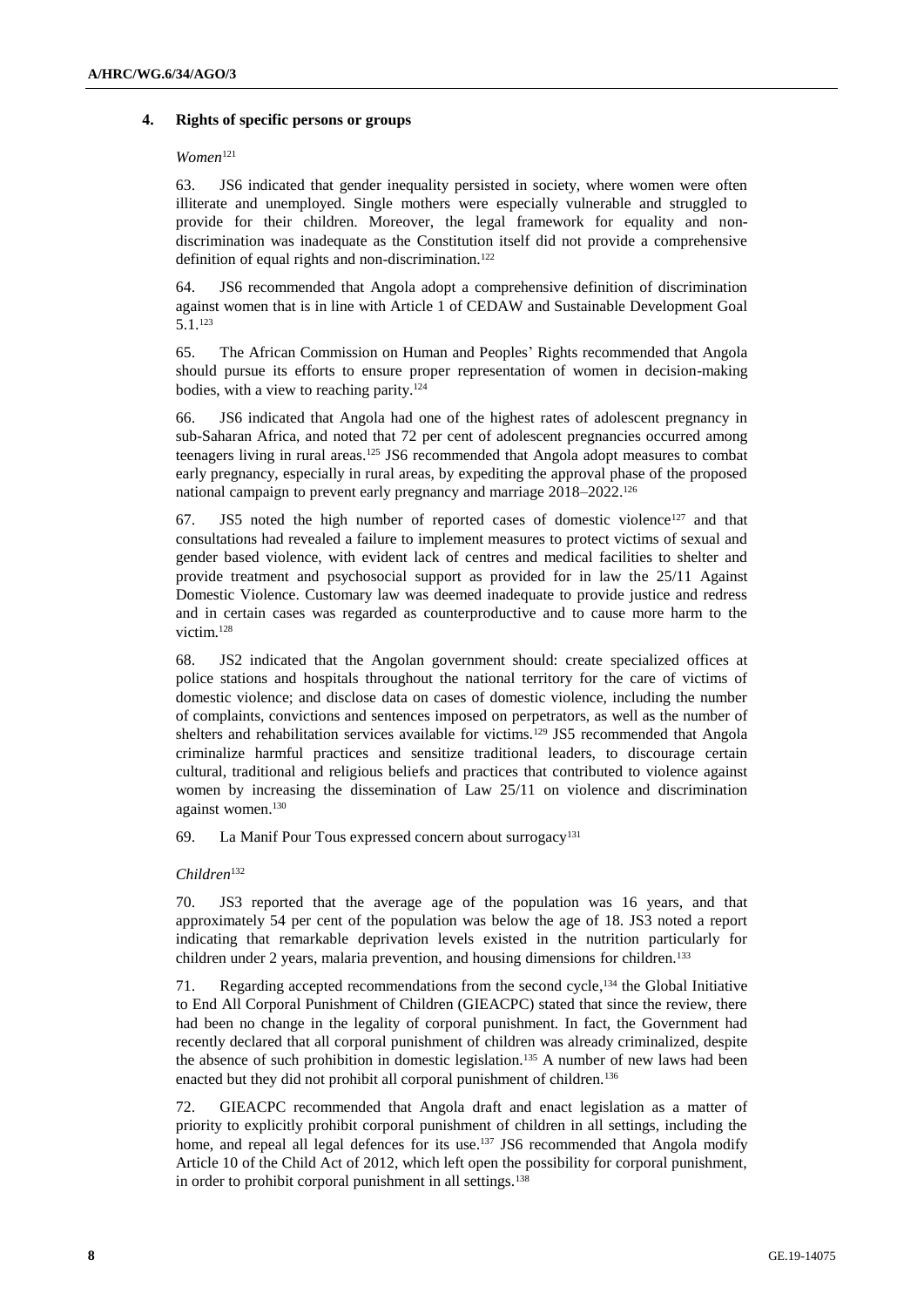73. JS6 remained concerned about sexual and economic exploitation of children in Angola and noted that the victims were generally poor children who lived on the streets and were coerced by adults.<sup>139</sup> JS6 noted that many children and adolescents lived on the street, suffering from abandonment or broken families. Consequently, children became involved in street crime, prostitution, and child labour. 140

74. JS6 recommended that Angola: undertake an awareness campaign to bring light to the issue of child abandonment and negligence; and improve the basic services to children living in the streets.<sup>141</sup>

75. JS6 also recommended that Angola expand national programmes aimed at protecting and rehabilitating vulnerable children, and especially children in street situations from sexual exploitation and trafficking.<sup>142</sup> JS3 recommended that Angola revise the National Development Plan 2018–2022 to explicitly include all manifestations of sexual exploitation of children and outline how the government intends to address this issue.<sup>143</sup>

76. JS3 indicated that child and early marriage was widespread and was the result of poverty, high birth rates, and traditional practices that prescribed that the age of marriage to the start of puberty.<sup>144</sup> JS3 noted that though the Family Code set the age of marriage at 18 the code also allowed exceptions so that boys could marry at 16 and girls at 15 if either the child's guardians or the court, after consulting the Family Council, believed marriage was in the best interest of the child.<sup>145</sup> JS3 recommended that Angola revise the Family Code to ensure there were no exceptions to 18 as the minimum age to marry.<sup>146</sup>

77. JS2 referred to reports of difficulties in accessing civil registration and identification services, caused by distances to reach registration points, poor access conditions, limited transport services, high costs, lack of materials in the Posts, and corruption.<sup>147</sup> JS6 made related observations and noted that the existence of a requirement for both parents to be present for birth registration which presented an obstacle to the registration of some children.<sup>148</sup>

78. JS2 indicated that to improve the situation Angola should: ensure that the General Budget provided the necessary resources to meet the demand for the birth registration and issuance of the identity cards; and strengthen exiting mobile stations including their action in the most distant locations.<sup>149</sup>

#### *Persons with disabilities*<sup>150</sup>

79. JS6 was concerned about the persistence of discrimination against persons with disabilities and albinism, noting that families often abandoned or hid children with disabilities because of lack of state support for their inclusion.<sup>151</sup> JS6 recommended that Angola: undertake measures to foster inclusion and to combat discrimination of children with disabilities and albinism, especially in schools; and implement a public campaign to raise awareness on the rights of people with disabilities and expand social welfare provisions to families with children who have disabilities.<sup>152</sup>

80. The African Commission on Human and Peoples' Rights recommended that Angola should introduce support measures to facilitate access to employment for persons with disabilities.<sup>153</sup>

#### *Minorities and indigenous peoples*<sup>154</sup>

81. JS5 reported on the Herero populations of the Southwest of Angola who were primarily herding populations who relied on trading with farming communities. JS5 indicated that these agro-pastoral minority communities and indigenous groups depended on rainfall for subsistence farming and on access to grazing land and water points and had suffered the impact of continuous droughts between 2012 and 2016.<sup>155</sup> JS5 recommended that Angola modernize their livelihoods and subsistence farming and cattle rearing so that they can cope with changing climatic conditions.<sup>156</sup>

#### *Migrants, refugees and asylum*<sup>157</sup>

82. JS5 noted that currently, Angola was home to about 70,000 refugees and asylum seekers and that the Government had set a good example, including refugees in its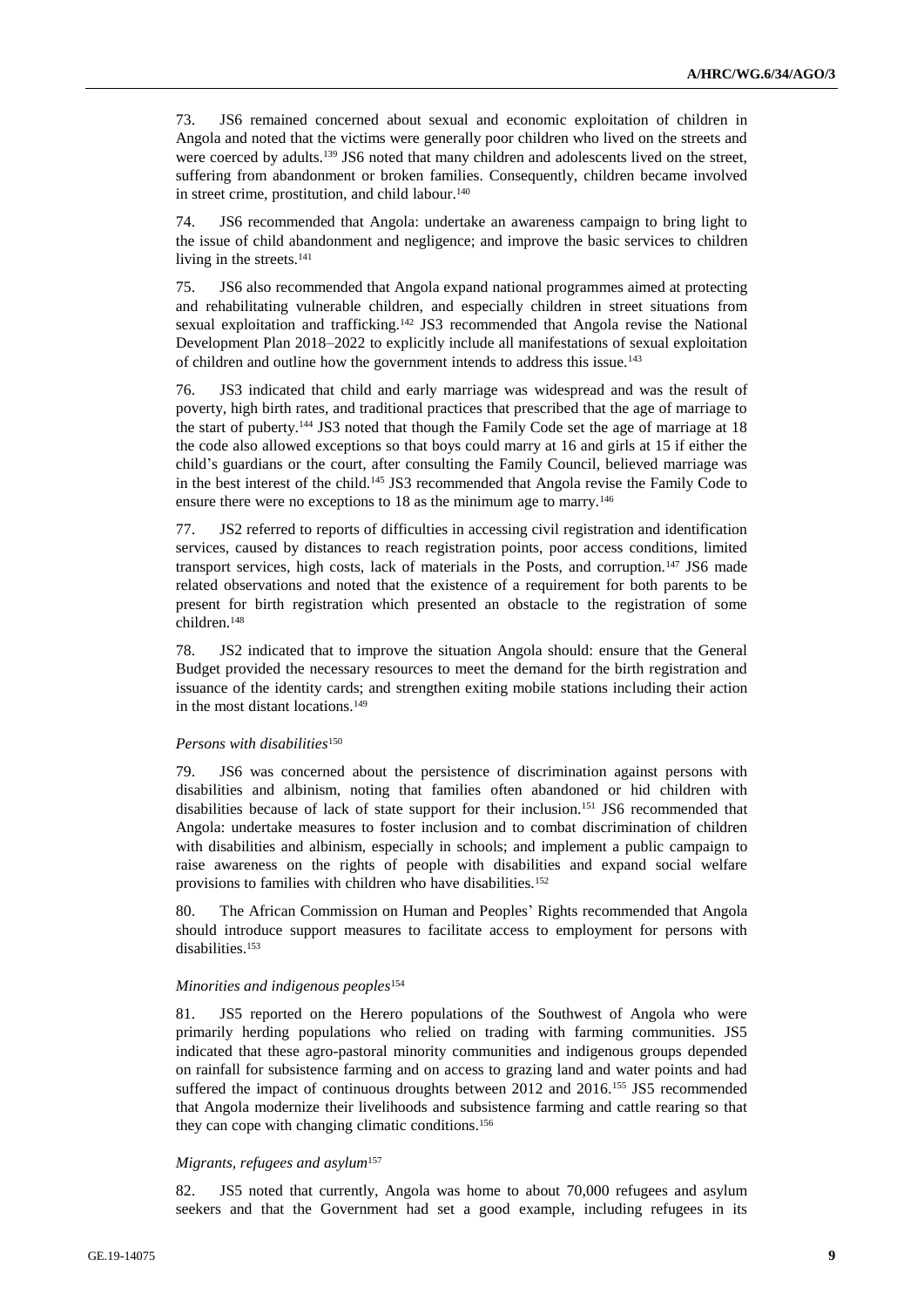development plan.<sup>158</sup> However, one of the main problems faced by refugees was the acquisition of official documentation and permits. With the change in the law, the mandate of the COREDA (Committee for the Recognition of Right of Asylum in Angola) had been terminated and the National Refugee Council (CNR) created. This had led to the end of issuing and renewing refugee cards, which in turn resulted in restriction of access to services by refugees, such as to employment, free movement, and birth registration of children born in Angola.<sup>159</sup>

83. JS5 recommended that Angola: ensure full and immediate implementation of Law No. 10/15 on the Right of Asylum and Refugee Statute, which guarantees the rights of refugees to access to basic services.<sup>160</sup>

84. Action by Christians for the Abolition of Torture (ACAT France) stated that since 2003 the Angolan authorities had been conducting mass expulsions of third country nationals. Tens of thousands of people were reported to have suffered severe violations of their human rights at the hands of various defence and security forces. The violence was occurring despite the fact that the Government had undertaken, for example at its previous universal periodic review, to improve the conditions of return and investigate allegations of violence against such persons.<sup>161</sup> ACAT France stated that no suspected perpetrator or senior officer in the Angolan defence and security forces had been prosecuted or even disciplined for such acts of violence.<sup>162</sup>

85. AI reported that between September and October 2018, law enforcement agents used excessive force and ill-treated over 300,000 nationals from a neighbouring country during Operation Transparency (Operação Transparência) aimed at forcibly expelling them from Angola, in particular from illegal diamond mines in Lunda Norte and Lunda Sul provinces. The mass deportation resulted in serious human rights violations by security forces on both sides of the border.<sup>163</sup>

*Notes*

<sup>1</sup> The stakeholders listed below have contributed information for this summary; the full texts of all original submissions are available at: [www.ohchr.org.](http://www.ohchr.org/) *Civil society*

| Individual submissions:   |                                                                                    |
|---------------------------|------------------------------------------------------------------------------------|
| <b>ACAT-France</b>        | L'Action des chrétiens pour l'abolition de la torture, Paris<br>(France);          |
| AI                        | Amnesty International, London (United Kingdom);                                    |
| <b>CGNK</b>               | Center for Global Nonkilling, Honolulu (United States of<br>America);              |
| <b>CIVICUS</b>            | CIVICUS, World Alliance for Citizen Participation, Johannesburg (South<br>Africa): |
| <b>FLD</b>                | Front Line Defenders-The International Foundation for the Protection of            |
|                           | Human Rights Defenders, Dublin (Ireland);                                          |
| <b>GIEACPC</b>            | Global Initiative to End All Corporal Punishment of Children,                      |
|                           | London (United Kingdom);                                                           |
| <b>HRW</b>                | Human Rights Watch, Geneva (Switzerland);                                          |
| <b>ICAN</b>               | International Campaign to Abolish Nuclear Weapons, Geneva                          |
|                           | (Switzerland);                                                                     |
| <b>IFOR</b>               | International Fellowship of Reconciliation, Grand-Saconnex<br>(Switzerland);       |
| <b>LMPT</b>               | La Manif Pour Tous, Paris (France);                                                |
| <b>SALC</b>               | Southern Africa Litigation Centre, (Johannesburg) South<br>Africa.                 |
| <i>Joint submissions:</i> |                                                                                    |
| JS <sub>1</sub>           | Joint submission 1 submitted by: International Service for                         |
|                           | Human Rights, Geneva (Switzerland); and Associação Justiça,                        |
|                           | Paz e Democracia (AJPD);                                                           |
| JS <sub>2</sub>           | Joint submission 2 submitted by: Associação Justiça, Paz e                         |
|                           | Democracia (AJPD) Luanda (Angola), Mosaiko; Instituto para                         |
|                           | Cidadania; and Observatorio de Genéro Angolano;                                    |
| JS3                       | Joint submission 3 submitted by: ECPAT International,                              |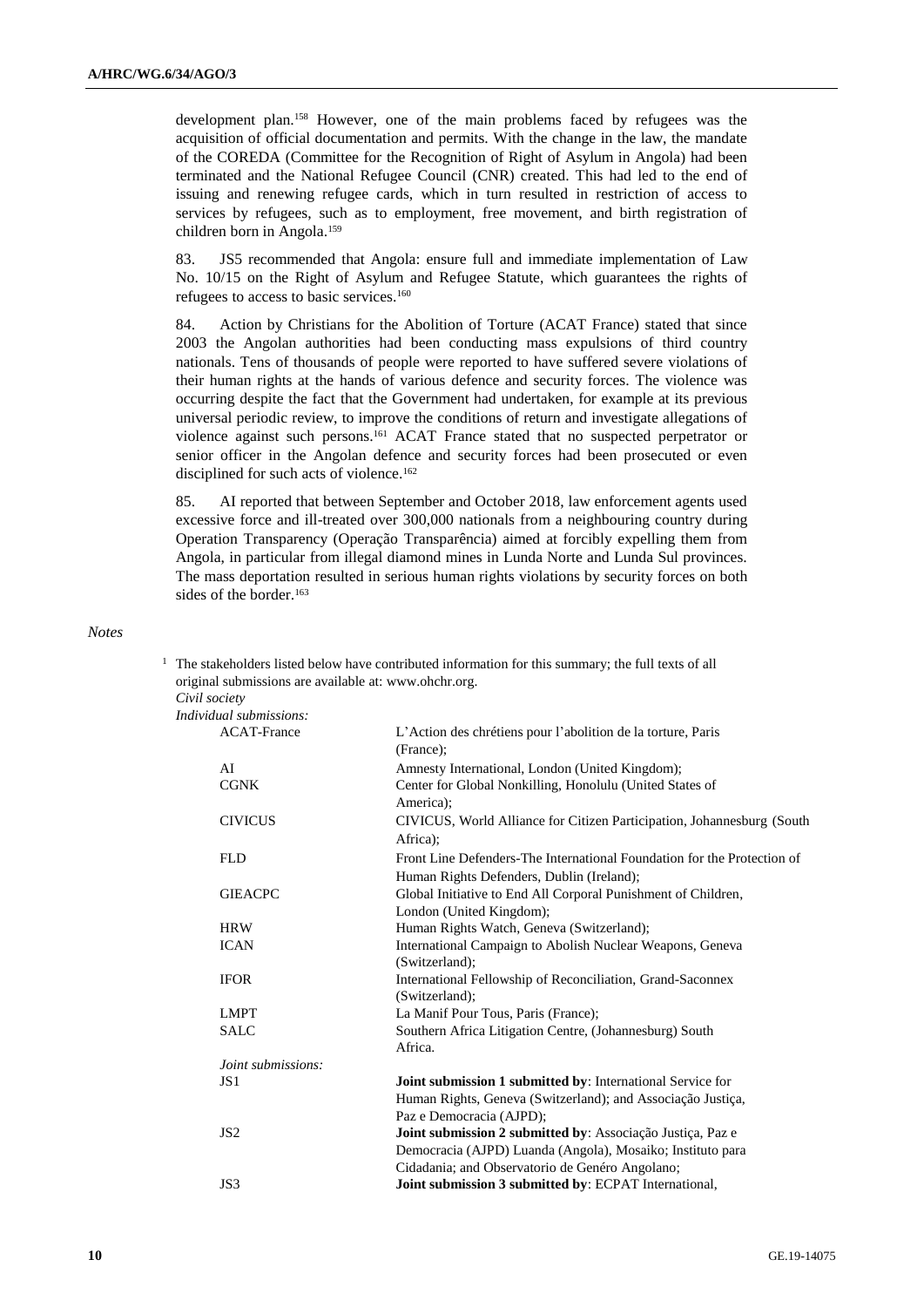|                                             | JS4                                                    | Bangkok (Thailand); SCARJoV Association;<br>Joint submission 4 submitted by: Arquivo de Identidade<br>Angolano, Geneva (Switzerland); Iris Angola Association;                                                                                                                                                                                                                                                                                                                                                                                                                                                                                                                                                                                                                                                                                                                                                                                                                                                              |
|---------------------------------------------|--------------------------------------------------------|-----------------------------------------------------------------------------------------------------------------------------------------------------------------------------------------------------------------------------------------------------------------------------------------------------------------------------------------------------------------------------------------------------------------------------------------------------------------------------------------------------------------------------------------------------------------------------------------------------------------------------------------------------------------------------------------------------------------------------------------------------------------------------------------------------------------------------------------------------------------------------------------------------------------------------------------------------------------------------------------------------------------------------|
|                                             | JS5<br>JS6                                             | Women at heart: Transgender women group;<br>Joint submission 5 submitted by: The Lutheran World<br>Federation (LWF) Geneva (Switzerland); ACM Kwanza Sul:<br>Young Christian Association; Building Communities<br>Association (ACC); Co-operation for the Development of the<br>Emerging Country (COSPE); Community Action for the<br>Development of Angola (ACDA); Mãos Livres (Lawyers<br>Association); Association of Mutual Support for Angola<br>(AMPA); There are no Orphans of GOD Association<br>(ANOD); Ame Naame Omuno Association (YEAR) (I am<br>also a person); Women and Children Association (AMC);<br>MBAKITA: The Kubango Agricultural Charity Mission,<br>Inclusion, Technologies and Environment; Development,<br>Reintegration and Community Solidarity Action (ADRSC);<br>and the Jesuit Refugee Services (JRS);<br>Joint submission 6 submitted by: Istituto Internazionale<br>Maria Ausiliatrice, Veyrier (Switzerland); VIDES International<br>- International Volunteerism Organization for Women, |
|                                             |                                                        | Education and Development;                                                                                                                                                                                                                                                                                                                                                                                                                                                                                                                                                                                                                                                                                                                                                                                                                                                                                                                                                                                                  |
|                                             | JS7                                                    | Joint submission 7 submitted by: The Advocates for Human<br>Rights, Minneapolis (United States of America); and the<br>World Coalition Against the Death Penalty.                                                                                                                                                                                                                                                                                                                                                                                                                                                                                                                                                                                                                                                                                                                                                                                                                                                           |
| Regional intergovernmental organization(s): |                                                        |                                                                                                                                                                                                                                                                                                                                                                                                                                                                                                                                                                                                                                                                                                                                                                                                                                                                                                                                                                                                                             |
|                                             | <b>CADHP</b>                                           | Commission Africaine des Droits de l'Homme et des Peuples,<br>« Rapport de la mission conjointe de promotion des droits de<br>l'homme en République d'Angola du 3 au 7 octobre 2016 »,                                                                                                                                                                                                                                                                                                                                                                                                                                                                                                                                                                                                                                                                                                                                                                                                                                      |
|                                             | The following abbreviations are used in UPR documents: | Banjul (Gambie).                                                                                                                                                                                                                                                                                                                                                                                                                                                                                                                                                                                                                                                                                                                                                                                                                                                                                                                                                                                                            |
|                                             | <b>ICERD</b>                                           | International Convention on the Elimination of All Forms of                                                                                                                                                                                                                                                                                                                                                                                                                                                                                                                                                                                                                                                                                                                                                                                                                                                                                                                                                                 |
|                                             |                                                        | Racial Discrimination;                                                                                                                                                                                                                                                                                                                                                                                                                                                                                                                                                                                                                                                                                                                                                                                                                                                                                                                                                                                                      |
|                                             | <b>ICESCR</b>                                          | International Covenant on Economic, Social and Cultural<br>Rights;                                                                                                                                                                                                                                                                                                                                                                                                                                                                                                                                                                                                                                                                                                                                                                                                                                                                                                                                                          |
|                                             | <b>OP-ICESCR</b>                                       | Optional Protocol to ICESCR;                                                                                                                                                                                                                                                                                                                                                                                                                                                                                                                                                                                                                                                                                                                                                                                                                                                                                                                                                                                                |
|                                             | <b>ICCPR</b>                                           | International Covenant on Civil and Political Rights;                                                                                                                                                                                                                                                                                                                                                                                                                                                                                                                                                                                                                                                                                                                                                                                                                                                                                                                                                                       |
|                                             | <b>ICCPR-OP1</b>                                       | Optional Protocol to ICCPR;                                                                                                                                                                                                                                                                                                                                                                                                                                                                                                                                                                                                                                                                                                                                                                                                                                                                                                                                                                                                 |
|                                             | <b>ICCPR-OP2</b>                                       | Second Optional Protocol to ICCPR, aiming at the abolition of<br>the death penalty;                                                                                                                                                                                                                                                                                                                                                                                                                                                                                                                                                                                                                                                                                                                                                                                                                                                                                                                                         |
|                                             | <b>CEDAW</b>                                           | Convention on the Elimination of All Forms of Discrimination<br>against Women;                                                                                                                                                                                                                                                                                                                                                                                                                                                                                                                                                                                                                                                                                                                                                                                                                                                                                                                                              |
|                                             | OP-CEDAW                                               | Optional Protocol to CEDAW;                                                                                                                                                                                                                                                                                                                                                                                                                                                                                                                                                                                                                                                                                                                                                                                                                                                                                                                                                                                                 |
|                                             | CAT                                                    | Convention against Torture and Other Cruel, Inhuman or<br>Degrading Treatment or Punishment;                                                                                                                                                                                                                                                                                                                                                                                                                                                                                                                                                                                                                                                                                                                                                                                                                                                                                                                                |
|                                             | OP-CAT                                                 | Optional Protocol to CAT;                                                                                                                                                                                                                                                                                                                                                                                                                                                                                                                                                                                                                                                                                                                                                                                                                                                                                                                                                                                                   |
|                                             | <b>CRC</b>                                             | Convention on the Rights of the Child;                                                                                                                                                                                                                                                                                                                                                                                                                                                                                                                                                                                                                                                                                                                                                                                                                                                                                                                                                                                      |
|                                             | OP-CRC-AC                                              | Optional Protocol to CRC on the involvement of children in<br>armed conflict;                                                                                                                                                                                                                                                                                                                                                                                                                                                                                                                                                                                                                                                                                                                                                                                                                                                                                                                                               |
|                                             | OP-CRC-SC                                              | Optional Protocol to CRC on the sale of children, child<br>prostitution and child pornography;                                                                                                                                                                                                                                                                                                                                                                                                                                                                                                                                                                                                                                                                                                                                                                                                                                                                                                                              |
|                                             | OP-CRC-IC                                              | Optional Protocol to CRC on a communications procedure;                                                                                                                                                                                                                                                                                                                                                                                                                                                                                                                                                                                                                                                                                                                                                                                                                                                                                                                                                                     |
|                                             | <b>ICRMW</b>                                           | International Convention on the Protection of the Rights of All<br>Migrant Workers and Members of Their Families;                                                                                                                                                                                                                                                                                                                                                                                                                                                                                                                                                                                                                                                                                                                                                                                                                                                                                                           |
|                                             | <b>CRPD</b>                                            | Convention on the Rights of Persons with Disabilities;                                                                                                                                                                                                                                                                                                                                                                                                                                                                                                                                                                                                                                                                                                                                                                                                                                                                                                                                                                      |
|                                             | OP-CRPD                                                | Optional Protocol to CRPD;                                                                                                                                                                                                                                                                                                                                                                                                                                                                                                                                                                                                                                                                                                                                                                                                                                                                                                                                                                                                  |
|                                             | <b>ICPPED</b>                                          | International Convention for the Protection of All Persons                                                                                                                                                                                                                                                                                                                                                                                                                                                                                                                                                                                                                                                                                                                                                                                                                                                                                                                                                                  |
|                                             |                                                        | from Enforced Disappearance.<br><sup>3</sup> For the relevant recommendations, see A/HRC/28/11, paras. 134.1-134.34, 134.61, 134.65, 134.67,                                                                                                                                                                                                                                                                                                                                                                                                                                                                                                                                                                                                                                                                                                                                                                                                                                                                                |
|                                             |                                                        |                                                                                                                                                                                                                                                                                                                                                                                                                                                                                                                                                                                                                                                                                                                                                                                                                                                                                                                                                                                                                             |

134.99, 134.184, 135.1–135.11, 135.25, 135.27–135.29.

<sup>4</sup> For relevant recommendations see A/HRC/28/11, paras. 134.10 (Italy), 134.17 (Denmark), 134.19 (Ghana), 134.21 (Kenya), 134.33 (Togo), 134.34 (Tunisia).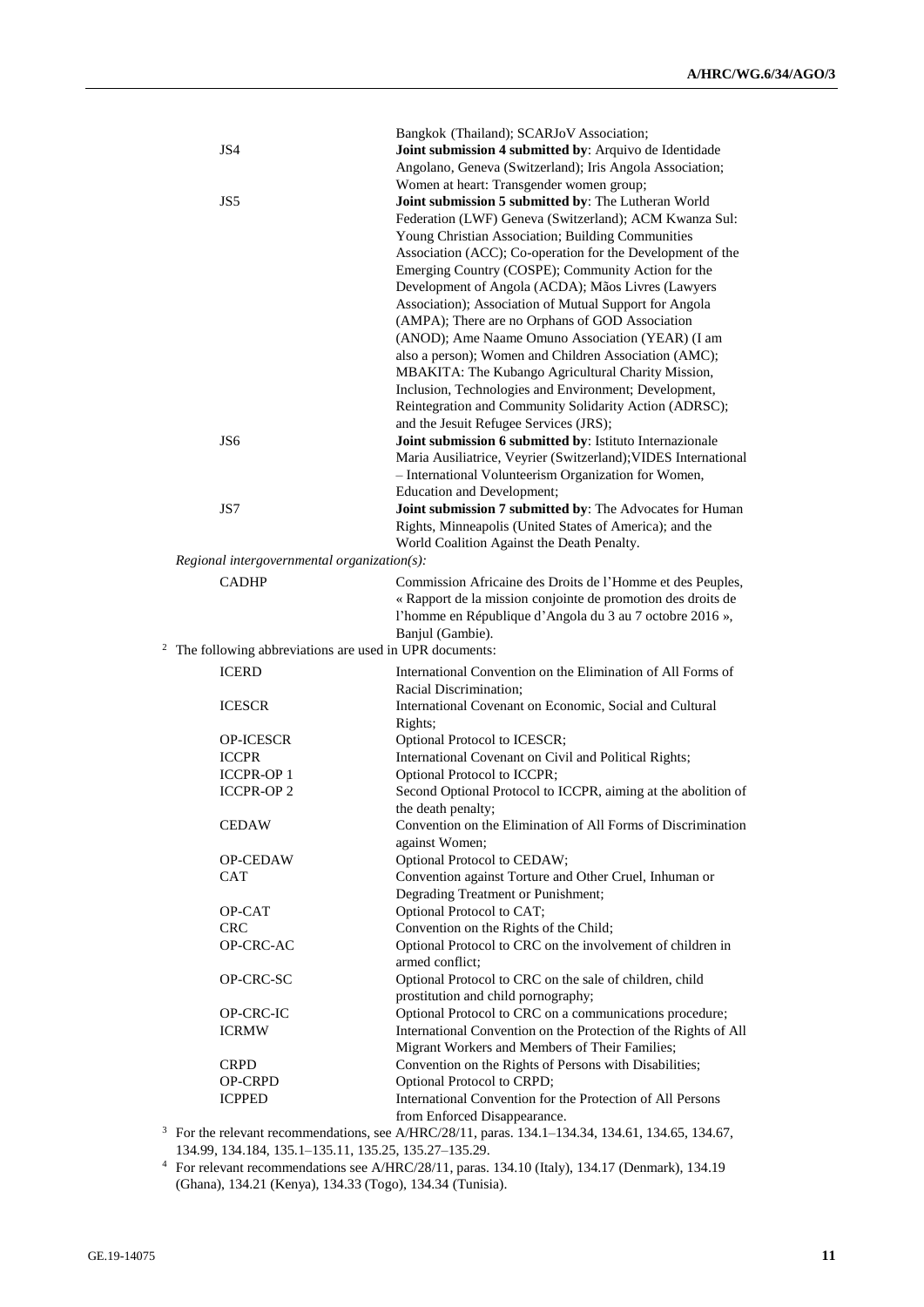- For relevant recommendations see A/HRC/28/11, para. 134.19 (Ghana).
- For relevant recommendations see A/HRC/28/11, paras. 134.7 (Viet Nam), 134.18 (Gabon), 134.26 (Mexico), 134.32 (South Africa), 134.34 (Tunisia).
- For relevant recommendations see A/HRC/28/11, paras. 134.4 (Philippines), 134.13 (Burkina Faso), 134.19 (Ghana).
- AI, p. 5.
- AI, p. 5.
- CGNK, p. 5.
- <sup>11</sup> For relevant recommendations see A/HRC/14/11, paras.87.1 (Brazil), 87.6 (Belgium), 87.13 (Portugal), 87.19 (Philippines).
- <sup>12</sup> For relevant recommendations see A/HRC/28/11, para. 134.30 (Portugal).
- JS7, p.2. See also CGNK, p. 5.
- JS7, p. 2.
- $^{15}$  ICAN, p. 1.
- JS5, p. 5.
- <sup>17</sup> For the relevant recommendations, see A/HRC/28/11, paras. 134.35–134.54, 134.56–134.57, 134.61– 134.64, 134.83, 135.12–135.24.
- FLD, para. 13.
- JS4, paras. 3.2–3.3.
- JS1, p. 4.
- <sup>21</sup> Commission africaine des droits de l'homme et des Peuples, Rapport de la mission conjointe de promotion des droits de l'homme en la République d'Angola du 3 au 7 Octobre 2016, p. 44.
- <sup>22</sup> For the relevant recommendations, see A/HRC/28/11, paras. 134.66, 134.68.
- SALC Annex 1, para. 26.
- AI, p. 4.
- JS4, p. 9.
- <sup>26</sup> For the relevant recommendations, see A/HRC/28/11, paras. 134.187-134.192, 135.26.
- JS5, para. 12.
- JS5, p. 6.
- <sup>29</sup> Commission africaine des droits de l'homme et des Peuples, Rapport de la mission conjointe de promotion des droits de l'homme en la République d'Angola du 3 au 7 Octobre 2016, p. 43.
- JS5, para. 9.
- JS5, para. 10.
- AI, p. 3.
- JS5, para. 11.
- JS5, p. 5.
- AI, p. 5.
- For relevant recommendations see A/HRC/28/11, paras.134.82–134.84.
- CGNK, p. 5.
- HRW, p. 2.
- JS2, para. 78.
- SALC, para.11.
- AI, p. 2.
- HRW, p. 2.
- AI, p. 5.
- AI, p. 2, HRW, p. 1, JS1, p. 3 and FLD, paras. 26–29.
- AI, p. 2, HRW, p.1.
- FLD, para. 28.
- For relevant recommendations see A/HRC/28/11, paras. 134.56–134.58, 134.84, 134.108–134.121.
- JS5, para. 6.
- JS2, para. 11.
- For relevant recommendations see A/HRC/28/11, paras. 134.109(Benin), 134.110 (Brazil).
- JS2, para. 7.
- JS5, para. 7.
- JS4, para. 4.1.
- JS2, para. 12.
- JS5 p. 4.
- Commission africaine des droits de l'homme et des Peuples, Rapport de la mission conjointe de promotion des droits de l'homme en la République d'Angola du 3 au 7 Octobre 2016, pp. 42 et 44.
- JS3, para. 38.
- JS3, p. 12.
- For relevant recommendations see A/HRC/28/11, paras.134.40–134.41, 134.65, 134.122–134.137, 135.30–135.34.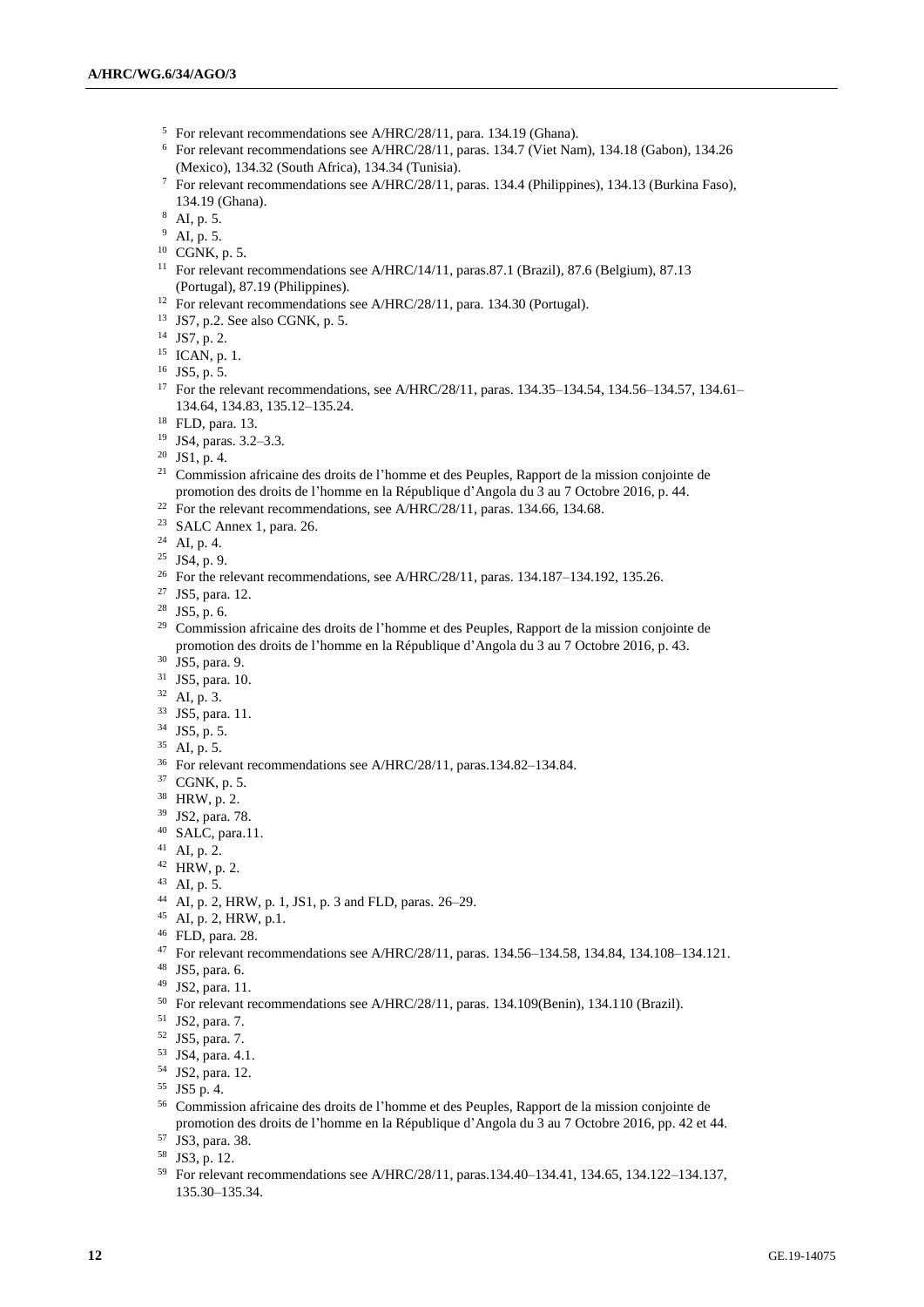- IFOR, p. 5.
- IFOR, paras. 4-5.
- IFOR, p. 4.
- HRW, p. 1.
- SALC, para. 7 and Annex 1 para. 3.
- SALC, para. 7 and Annex 1 paras. 2, 6 and 9.
- SALC, Annex 1, para. 12.
- HRW, p. 2. See also CIVICUS, p. 10.
- CIVICUS, para. 4.3.
- SALC, para. 6.
- CIVICUS, p. 10.
- AI, p. 2. See also CIVICUS, para. 2.4 and JS1, p. 3.
- FLD, para. 8.
- SALC, para. 16.
- SALC, para. 20.
- FLD, para. 5.
- FLD, para. 14.
- JS1, p. 2.
- JS1, p. 2.
- JS1, p. 4.
- HRW, p. 1.
- CIVICUS, para. 5.3–.5.4.
- FLD, para. 10.
- FLD, para. 11.
- FLD, para. 12.
- <sup>85</sup> For relevant recommendations see A/HRC/28/11, para. 134.70.
- JS6, para. 36.
- JS6, para. 37.
- For relevant recommendations see A/HRC/28/11, paras. 134.138–134.154, 134.188.
- JS3, para. 4.
- JS2, paras. 57–60.
- <sup>91</sup> JS2, para. 69.
- <sup>92</sup> Commission africaine des droits de l'homme et des Peuples, Rapport de la mission conjointe de promotion des droits de l'homme en la République d'Angola du 3 au 7 Octobre 2016, p. 43.
- HRW, p. 2.
- HRW, p. 2.
- HRW, p. 3.
- AI, p. 4.
- JS5, para. 20.
- AI, p. 6.
- For relevant recommendations see A/HRC/28/11, paras. 134.138–134.139, 134.148, 134.155– 134.163.
- Commission africaine des droits de l'homme et des Peuples, Rapport de la mission conjointe de promotion des droits de l'homme en la République d'Angola du 3 au 7 Octobre 2016, pp. 42–43.
- <sup>101</sup> Commission africaine des droits de l'homme et des Peuples, Rapport de la mission conjointe de promotion des droits de l'homme en la République d'Angola du 3 au 7 Octobre 2016, p. 45.
- JS5, para. 16.
- JS5, para. 17.
- JS6, para. 28.
- JS5 p. 8.
- JS6, para. 30.
- JS5, para. 20.
- JS6, para. 29.
- SALC, Annex, paras.31–34.
- JS4, p. 9.
- JS4, p. 10.
- For relevant recommendations see A/HRC/28/11, paras. 134.138, 134.164–134.177.
- Commission africaine des droits de l'homme et des Peuples, Rapport de la mission conjointe de promotion des droits de l'homme en la République d'Angola du 3 au 7 Octobre 2016, p. 43.
- Commission africaine des droits de l'homme et des Peuples, Rapport de la mission conjointe de promotion des droits de l'homme en la République d'Angola du 3 au 7 Octobre 2016, p. 45.
- JS6, para. 10.
- JS6, para. 12.